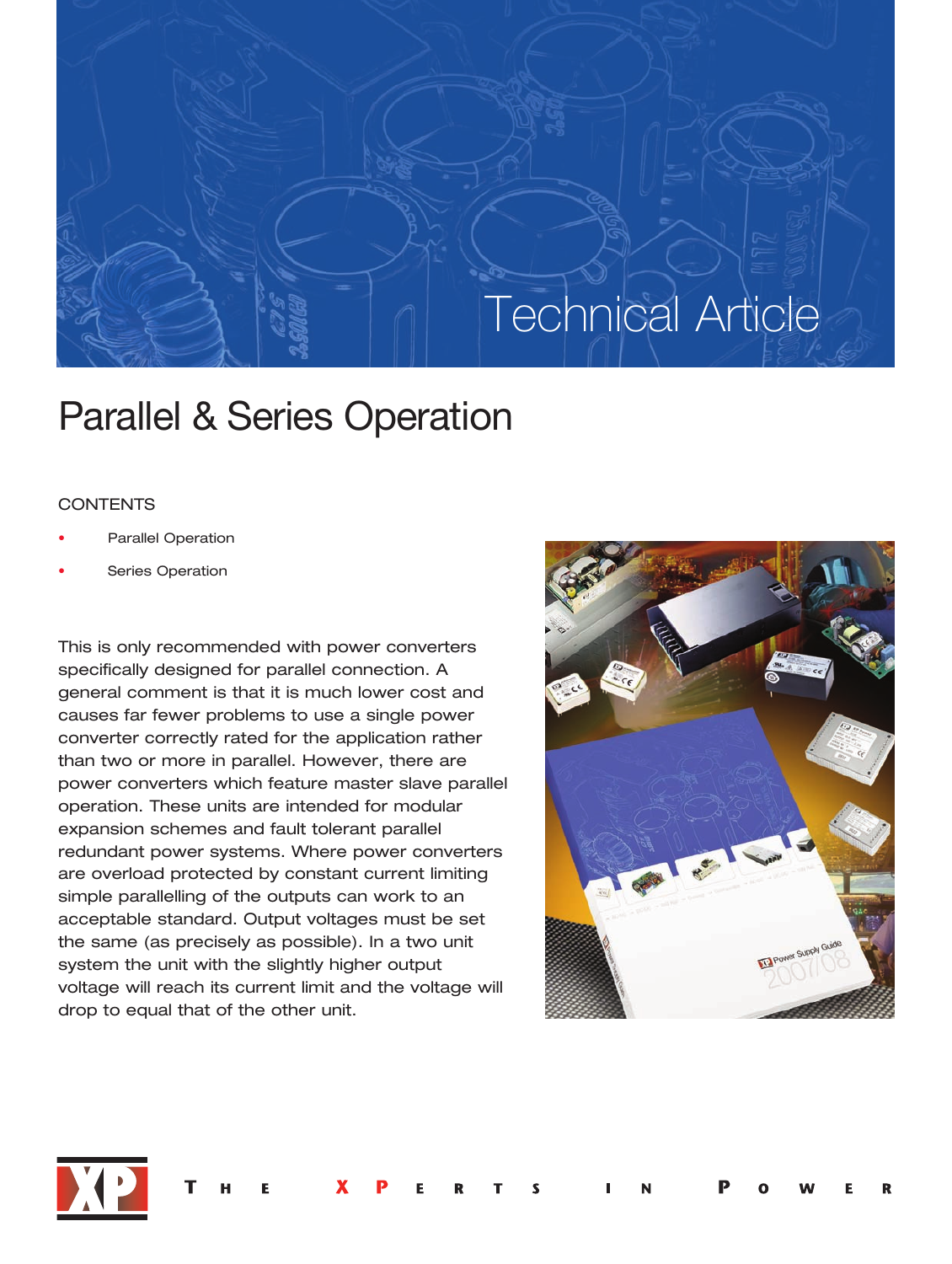# Parallel Operation

This converter will then supply the remaining current demanded by the load. So regulation can never be better than the difference between the output voltage settings of the two converters, and one unit will always be operating in current limit, therefore above its rating. Where current limits are adjustable to below maximum rating simple parallelling is satisfactory if the degradation of regulation can be tolerated. To improve load current sharing, equal series resistors can be used (See Fig. 1).



Figure 1. Current sharing resistors used to parallel two converters

For the best results the wiring resistance must also be exactly balanced. Small differences in the output voltage settings of the converter output still creates considerable current unbalance. In the example illustrated, the load is 5V at 2A. Converter output voltage settings are 5V but if they are unequal by 0.1V, the current out of balance from the nominal 1A is 0.5A. This requires that each unit is individually rated at 1.5A. It is clearly not a cost effective method of proving 5V 2A of stabilized power. Also the 100m series resistors degrade the regulation to worse than 2%.

It should be bourne in mind that as the output power of the supply rises, the voltage drop and power dissipated rise. The power rating of the resistor should be carefully calculated. At higher currents, the series resistance should be reduced to perhaps  $25$ -30m $\Omega$ .

In critical applications where continuous operation is essential, parallel redundant power systems are often specified. The system has to keep running even when a power unit fails. Current sharing is not such an important criterion since each power unit must be rated to supply the total load. But to enable both units to be continuously monitored for faults it is advisable that some measure of current sharing takes place. Both units are then always operating. Isolating series diodes which are continuously rated at the full load current allow either power converter to continue operation unaffected by a fault in the other. Matching the forward resistance of the diodes and balancing the wiring resistance helps with the current sharing. However, these series impedance degrade the regulation. Some power converters, which are specifically designed for use in fault tolerant systems allow remote sense downstream of the parallelling diodes to maintain full regulation at the load. In a parallel redundant scheme one of the power converters could be replaced by a battery followed by a DC-DC converter to provide a no-break power system in the event of main supply failure (See Fig. 2)



Figure 2. Isolated diodes used for parallel redundant connections of two converters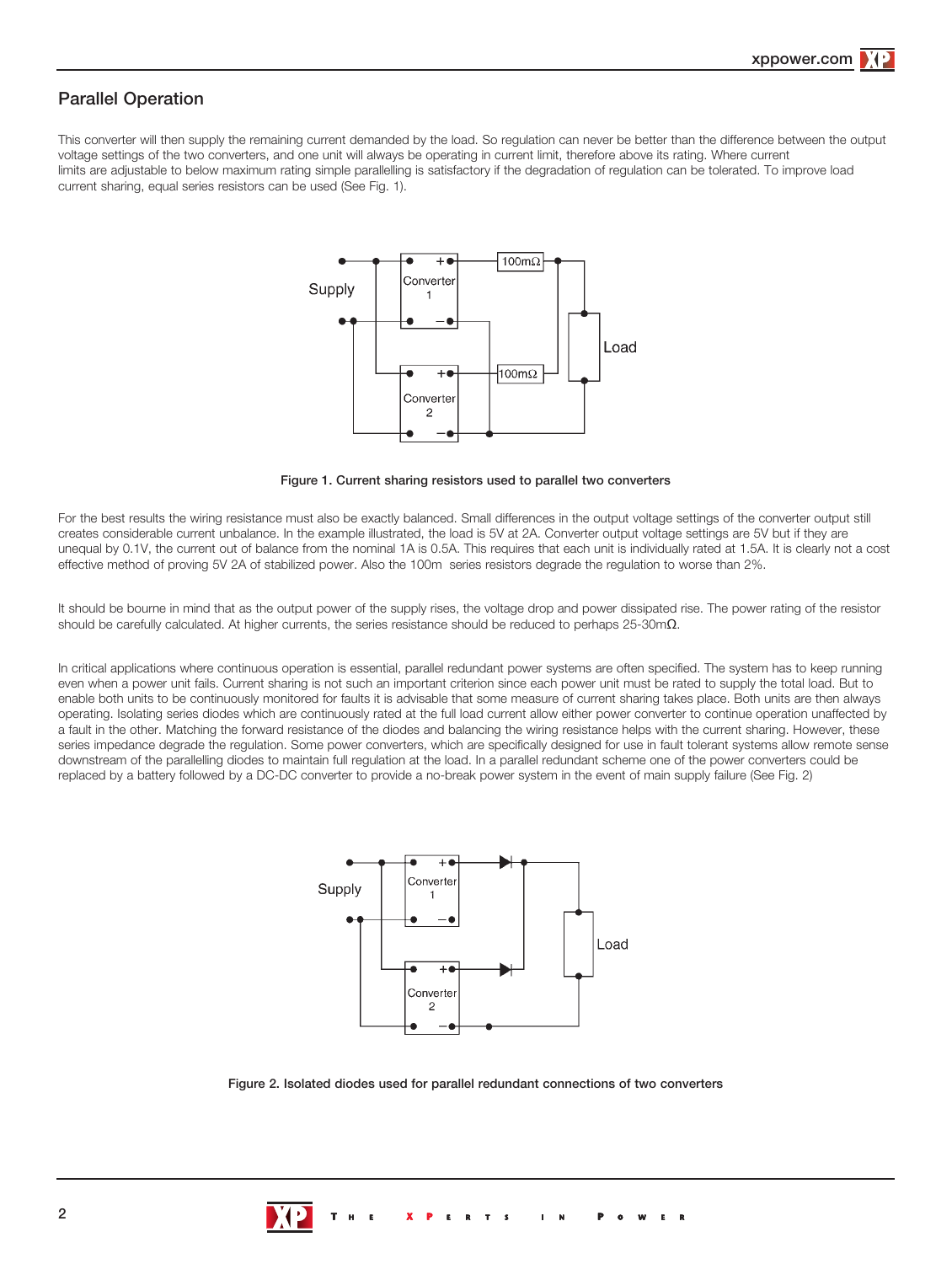# Series Operation

Most power converters can be operated in series if they have overload limit characteristics, constant current or constant power circuits. With some switching converters series operation is prohibited because one unit upsets the feedback regulation system of the other. With linear and switched mode units using foldback current limiting, lock out at switch ON can occur because of the different ramp up times of two units in series. Care must be taken not to exceed the safe working voltage at the outputs of converters in series. This may be considerably lower than the dielectric strength test voltage which is a short-term test between outputs and ground. The output ripple of converters in series is additive but this of course does not change the value of ripple expressed as a percentage of total output voltage. To protect each output from the reverse voltage applied by the other unit in the event of load short circuits, reverse biased diodes are used. It is common practice to include these protection diodes in laboratory power supplies.



Figure 3. Outputs connected in series showing reverse voltage protection diodes